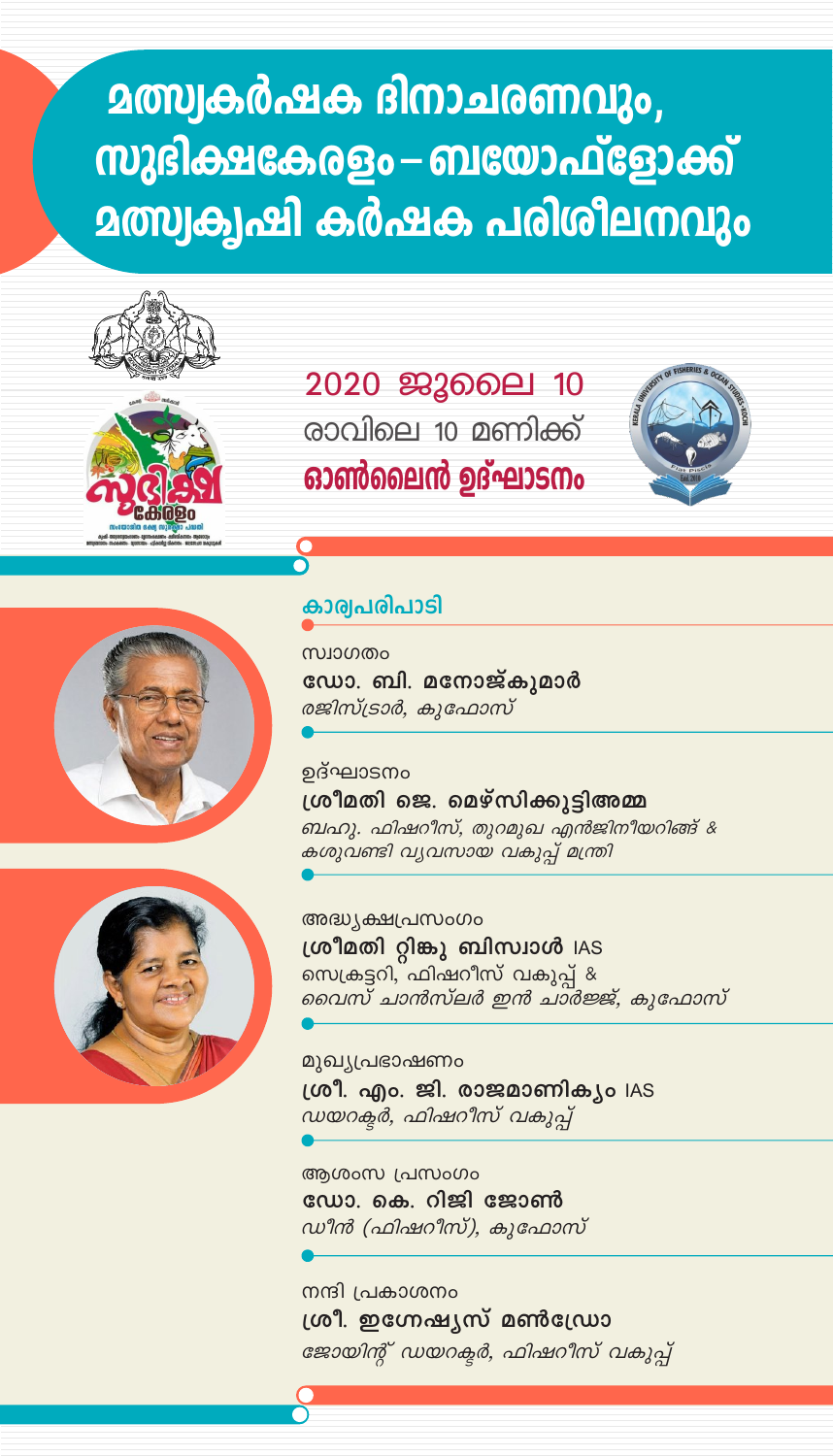## Training module for Biofloc Fish Farming

|             | <b>Topic</b>                                                                                                                  | Contents                                                                                                                                                                | Expert/Officer                                                                                                                     |
|-------------|-------------------------------------------------------------------------------------------------------------------------------|-------------------------------------------------------------------------------------------------------------------------------------------------------------------------|------------------------------------------------------------------------------------------------------------------------------------|
|             | Day-1 Theory                                                                                                                  |                                                                                                                                                                         |                                                                                                                                    |
|             | Introduction to biofloc<br>technology                                                                                         | Principle, concept, merits,<br>demerits, present status                                                                                                                 | Dr. Pradeep B,<br>Subject matter specialist<br>(Fisheries), ICAR-IISR                                                              |
|             | Monitoring &<br>management of water<br>quality parameters                                                                     | Importance of water<br>quality parameters and its<br>evaluation & management<br>(Do, pH, salinity,<br>temperature, TAN, NO3N,<br>NO2-N, alkalinity, TSS,<br>TDS and TS) | Dr. Devika Pillai<br>Professor and Head<br>Department of Aquatic<br>Animal Health, KUFOS<br>&<br>Director of Research in<br>charge |
|             | Design and construction<br>of tank for biofloc based<br>aquaculture                                                           | Site clearance, material, size<br>and setting-up of tank,<br>aeration, plumping,<br>drainage, roofing, electric<br>power, requirements of bio-<br>security measures     | Smt. Manju S,<br>Inspector of Fisheries,<br>Department of Fisheries                                                                |
|             | Pre-stocking management,<br>Development &<br>maintenance of biofloc                                                           | Chlorination, de-<br>chlorination, fermentation,<br>inoculum, CN ratio,<br>nitrogen source, carbon<br>source, colour change,<br>floc density                            | Dr. Babitha Rani A M<br>Senior scientist,<br><b>ICAR-CIFE</b>                                                                      |
|             | Day-2 Practical                                                                                                               |                                                                                                                                                                         |                                                                                                                                    |
| $5^{\circ}$ | Familiarisation with<br>biofloc unit                                                                                          |                                                                                                                                                                         | Officers in charge of<br>demonstration unit                                                                                        |
| $6^{\circ}$ | Estimation of important<br>water quality parameters                                                                           | Do, pH, salinity,<br>temperature, alkalinity,<br>TAN, floc volume                                                                                                       | Officers in charge of<br>demonstration unit                                                                                        |
|             | Inoculum preparation for<br>biofloc, Carbon-nitrogen<br>maintanance, Floc<br>characteristic evaluation,<br>Routine management | Preparation                                                                                                                                                             | Officers in charge of<br>demonstration unit                                                                                        |